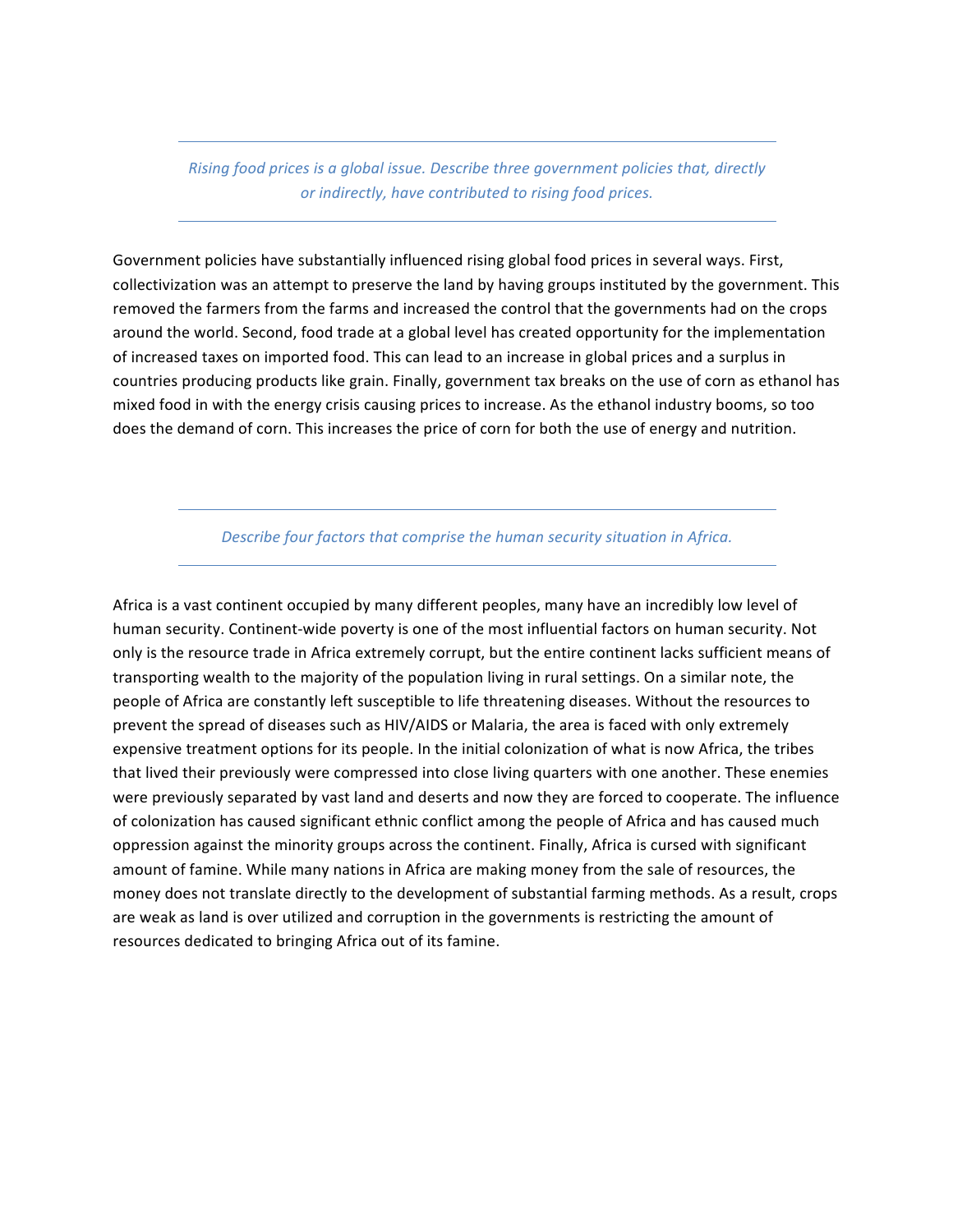*In* many countries, there are not enough jobs for the numbers of youth growing up *there. List three factors that cause this shortage. Is youth unemployment a global issue?* Explain why or why not.

On a global level, the people of the world are seeing a substantial number of unemployed youth. While many factors influence youth unemployment in the world, I feel the supranational youth bulge is the strongest influence. Our global population is weighted substantial towards young people and the businesses of the world were not ready to offer these new workers the jobs that were needed. Another influential factor is the disconnect between many education systems and the work force we expect to direct youth to after graduation. In America, for example, the work place continues to evolve while the curricula and style of our education system are still strongly based on a system created hundreds of years ago. In addition, the youth population is influenced by policy at the government level and the individual business level. At a government level, older workers are more highly protected than younger workers as their work is seen as more valuable. At an individual business level, many businesses require experience even for their entry level positions. Policies like this are much more favorable to adults than they are to youth. The culmination of these factors, as well as many others, are happening on a global scale. As the resource trade on this planet continues to be more an more globalized, each and every nation need a prepared work force and not an under appreciated "lost generation" to continue the growth of this globalized market.

## **Describe four socio-political dynamics of the Asia Pacific region.**

In the Asia Pacific region, many of the struggles and growth opportunities have one foot in political spheres and one foot in social spheres. A significant reason for this is the ages of many of the nations. The countries in the Asia Pacific region are ancient societies with incredibly rich cultures. While many nations continue to see substantial and rapid economic growth, the globe sees this impact on climate change. Without both political intervention and social restriction on the use of fossil fuels to fuel their economic growth, the region will continue to fuel the progression of climate change at a rapid rate. In addition, many nations in the area see a political repression of the human rights (life liberty and self improvement) of the nation. In several nations, this repression extends to restrict the rights of an individual to participate in the political environment in their nation (voting, representation, etc.). The ethnic minorities of this region continue to face oppression and are underrepresented. While extremists exist in every circle of people, the formula in the Asia Pacific seems to be just the right formula for an influx of terrorist groups. Finally, the nations in the Asia Pacific are riddled with poverty and a lack of solutions. As with many areas of the world, the poverty exists primarily in rural areas where nations are taking few steps to provide support.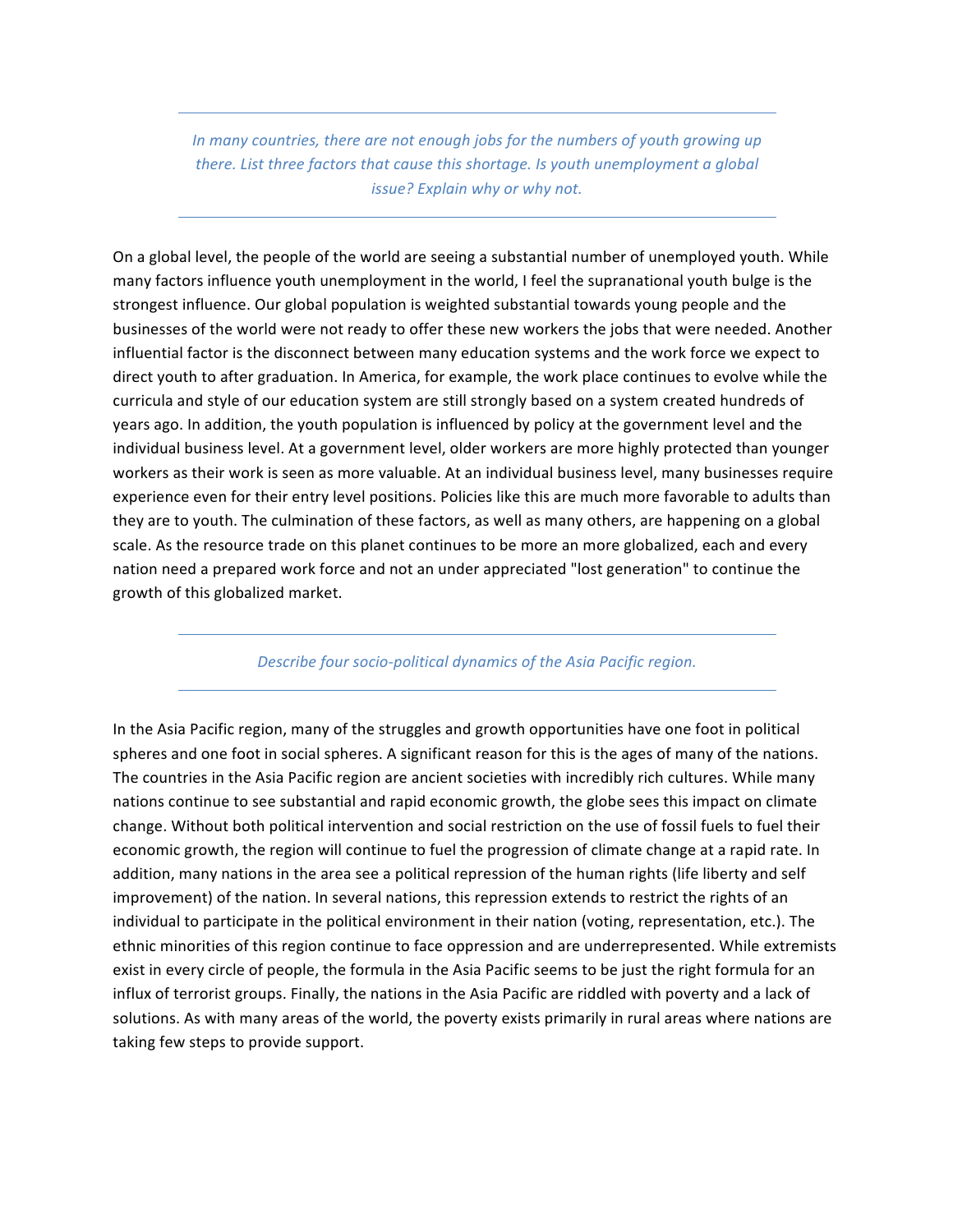*You* are at a family backyard barbeque. Uncle Joe has had a few. He asks what *classes you are taking. You tell him "Global Issues." "Oh right. College stuff. If you ask me,* we give way too much aid to Pakistan. We should just leave them to their own *miserable fate."* You *smile and take another sip of lemonade, but in your mind you think* of reasons it is in the interest of the United States to work with Pakistan where *possible.* Write three of them here.

Pakistan is far from a traditional ally to the United States, however the two nations have an aligned counter-terrorism mission. On a larger scale, the United States continues to invest in Pakistan as a way to work towards military and cultural stability in the Middle East. In addition, Pakistan currently offers NATO forces substantial access to the war in Afghanistan. The continued investment in Pakistan is a way to ensure transportation of wartime support can still access NATO troops in Afghanistan. Finally, the Middle East is riddled with non-state actors. Pakistan is a nation armed with nuclear power. We see a stable Pakistan as a much more viable option for the control of these weapons than any groups of terrorists in the area. Should the United States remove support, the nation will become unstable and will likely collapse. This would drastically increase the likelihood that these nuclear weapons would fall into the hands of a terrorist group in the middle east.

> Describe two important stakeholder rivalries in the Middle East. Explain how each rivalry complicates the capacity of the United States to intervene in the region *effectively.*

The Middle East is an area divided among several contradicting stake holders. This makes intervention in the Middle East difficult. The first rivalry to look at is the three-way rivalry among Al Qaeda, ISIS, and Shi'a Insurgents. It is the goal of America in the middle east to intervene only to promote peace and to work with the nations towards stability. These three non-state powers in the Middle East are each working against each other and as a blockade to the way America sees stability in the Middle East. ISIS is a Non-state actor working specifically to acquire a state from a nation. Another incredibly substantial rivalry in the Middle East is that between Sunnis and the Shi'a. Though this conflict is strictly rooted in who each group of people believe was Allah's successor. This division creates a conflict between a majority (Sunni) and a minority (Shi'a). Because Iran and Iraq are both Shi'a majority while the remaining Middle East nations are Majority Sunni, this makes the conflict expand beyond religious beliefs and into a political, often militaristic conflict. Because of the religious implications that often lead to military conflict, the United States must carefully consider the cultural impact of each intervention in the Middle East.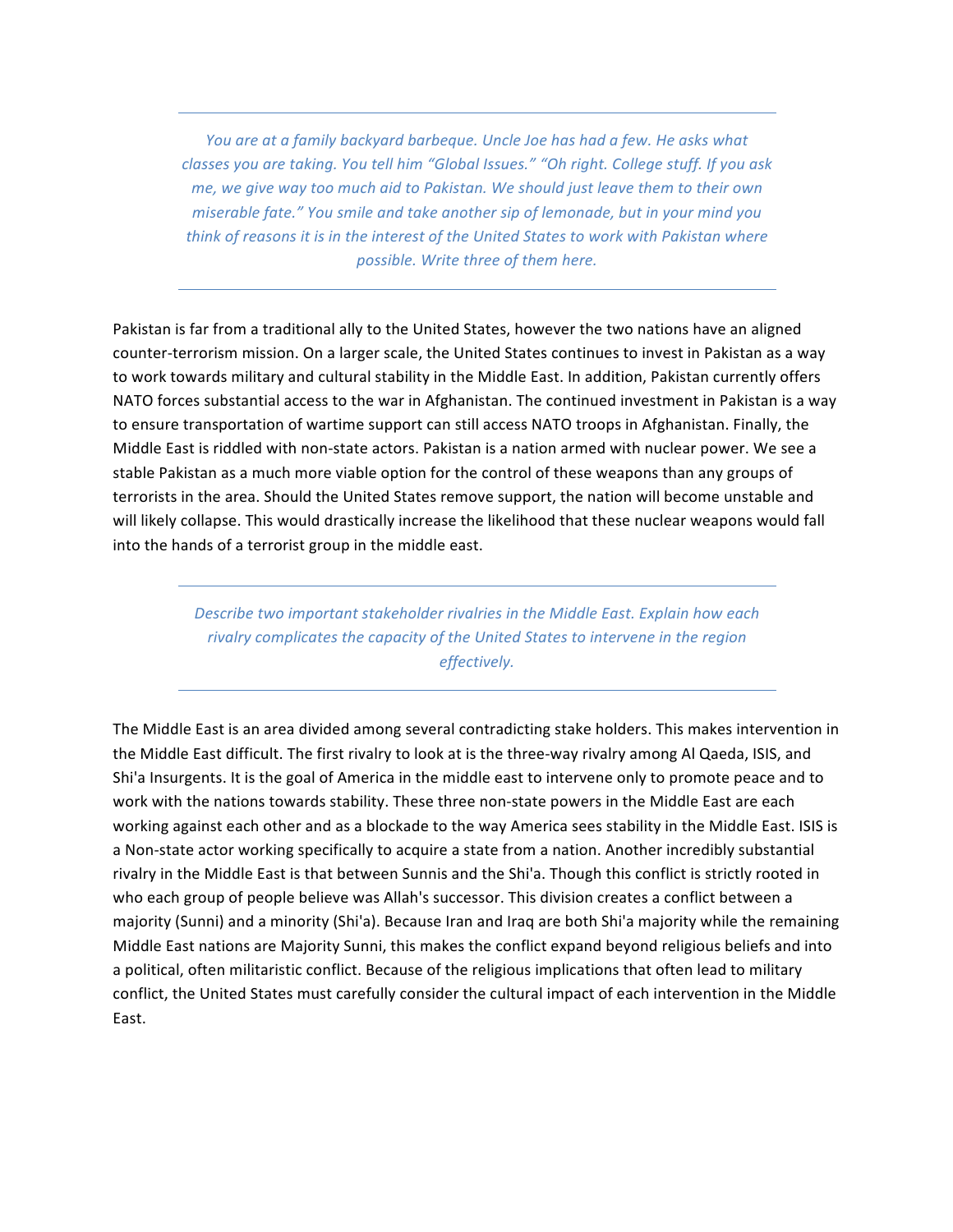In the United States we often hear about the evils of big government. Many developing nations have weak governments. Describe several consequences of weak *governments for their states and the international system.* 

It is fundamental that each nation have more power than the most powerful industry that exists within it's borders. If this is not the case, the nation will easily slip into several forms of corruption. In many cases, the most powerful industry in a nation is a violent non-state actor or terrorist group. If the government does not have the power to restrict the political and violent advances of these groups, they will advance to take power of all or part of the nation in which the reside. A weak government also often is not capable of effectively handling the crime within it's borders. In addition, as the world becomes more and more interconnected, it is crucial for a nations success to be able to trade and cooperate with the global community. A nation with a weak government will face both formal and informal struggles as they try to engage the global community. Informally, nations will remove trade routs as the nation cannot sustain them and formally, agencies such as NATO have specific expectations of the governments represented at their table. If a weak government cannot meet these expectations, they are unable to formally interact with the interconnected world.

Explain how global economic interdependence affects foreign policies of *governments. Include in your answer how international financial institutions diminish* the sovereignty of states, especially the poor ones.

The primary influence of global economic interdependence on the foreign policies of governments is stability. The more economically reliant your nation is on another nation the less likely you are to go to war with that nation or any of it's allies. In addition, it increased the amount of goods and services that were traveling across borders. International financial institutions are the primary influences in the increase of global economic interdependence. In this new style of interdependence, international financial institutions are present to help nations in significant hard spots. When nations request support from these institutions, they are forfeiting a piece of their sovereignty as the institution places restrictions on funds and will often times ask for something in return for the money. As these institutions are primarily in place to provide support to nations in need, the minimization of sovereignty disproportionately affects poor countries. In addition to removing a piece of sovereignty, this interdependent system provides power to non-state actors. The restrictions that come with a global economy are state specific which encourages nations to utilize non-state actors more so than their state in some situations.